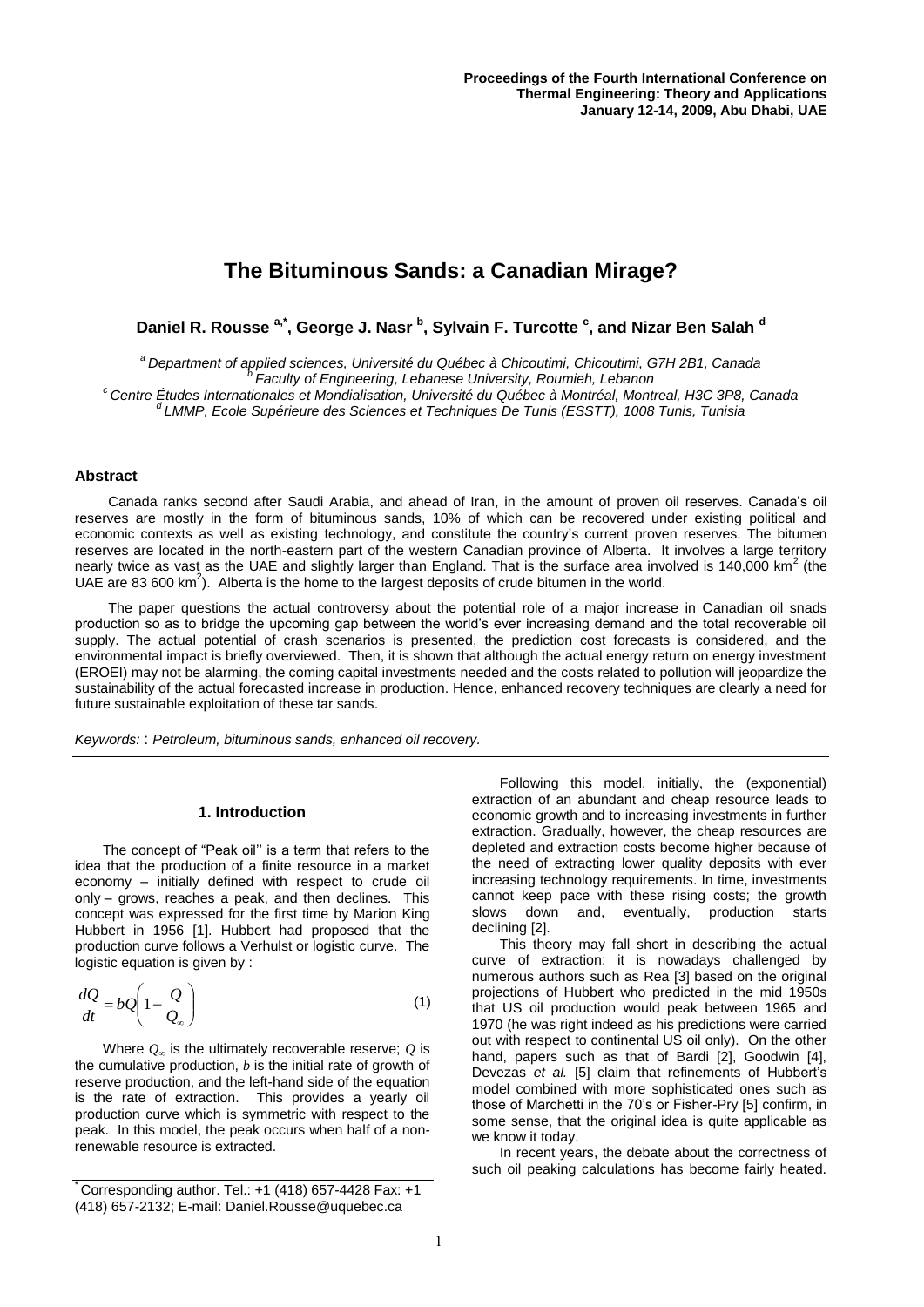Books have appeared covering both sides of the debate such as those by Clarke [6] and Strahan [7], as well as journal articles such as by Watkins [8] and Bentley et al. [9].

Whoever is right or wrong is not the subject matter of this paper. Nevertheless, in February 2005 the report "Peaking of World Oil Production: Impacts, Mitigation and Risk Management" [10] was released. The report gave an overview of the subject of peaking of world oil production and possible mitigation measures in order to dampen the effects of increased scarcity of oil. The report explained that the peaking of world oil production is such a serious problem that without preventive actions, "the economic, social, and political costs will be unprecedented"".

In this context, it is often claimed that nonconventional oil production, such as Canadian oil sands production, may play an important role for bridging the coming gap between the world"s soaring oil demand and global oil supply.

For the reader who may not be familiar with the subject, Canada"s tar sands are concentrated in the Athabasca watershed, in Northern Alberta (fig.1).



**Fig. 1. Tar sands sites (light gray) in Alberta, Canada [19]**

They are exploited in two main methods; open-pit mining, or in-situ through Steam Assisted Energy Drainage (SAGD).

In open-pit mining, soils are excavated and the tar sands are recovered with heavy machinery and then sent through plants in which processing is centralized. In those plants, the bitumen is separated from the other components of the tar sands in steam pressure vessels. This technique cannot be effectively used for about 80% of the Canadian tar sand deposits, which are too deep for open-pit mining techniques. Those deposits are recovered in-situ, through SAGD, a technique in which two horizontal wells, spaced about 5 m apart, are drilled horizontally into the underground tar sands deposit. The wells tend to be about 40 m deep, and extend from 500 m to 1,000 m horizontally [11]. They are slotted to allow the passage of steam that is blasted into the injection well and rises up to form a steam chamber in which the heat conducts to colder bitumen at the interface and lowers its viscosity, thus causing it to separate from the

attached sand. An emulsion of bitumen, water and steam then condensates and drains to the bottom production well by gravity, and can then be pumped up to the surface to a processing facility.

This paper will demonstrate that even in a very optimistic scenario, Canada"s oil sands accelerated production will have a negligible effect on the aforementioned gap, have a considerable impact on environment that has yet to be accounted for, and does not seem to present a favourable Energy Return on Investment.



**Fig. 2. Shallow oil sands deposits in open-pit mining [19]**

The next section presents a concise analysis of how, although stressed by the pace of economic changes, an overnight decision making by the government and/or industry should not rely on a scenario based on the Canadian tar sands industry.

The third section will present a simple model to predict supply costs over the next 55 years. This section demonstrates that the business will be highly profitable, based solely on extraction costs, despite the technology requirements.

The fourth section will then point out the environmental treat that tar sands exploitation may represent. Impact on water, atmospheric emission and land degradation as well the treat for human health will be briefly examined.

The fifth section will examine the aspect of payback or return on investment. Life-cycle assessment will be considered as well as an overall payback ratio definition as applied to the sands.

Then, several general remarks will conclude this paper.

### **2. Market share analysis**

Alberta"s tar sands have received a great deal of attention as a large new resource for petroleum extraction and liquid-fuel production. As of 2003, 175 Gb of reserves were suddenly added to Canada"s officially reported totals, all from tar sands [12]. Eighteen percent of Alberta"s Tar Sands reserves are close enough to the surface (less than 200 feet) to be mined. The remaining 82 percent are extracted through *in situ* recovery methods that use drilling technology to deploy steam or solvents into the reservoir in order to mobilize the bitumen so it can be pumped to the surface.

Estimated resources in place are roughly 10 times this amount. If verified, this would potentially make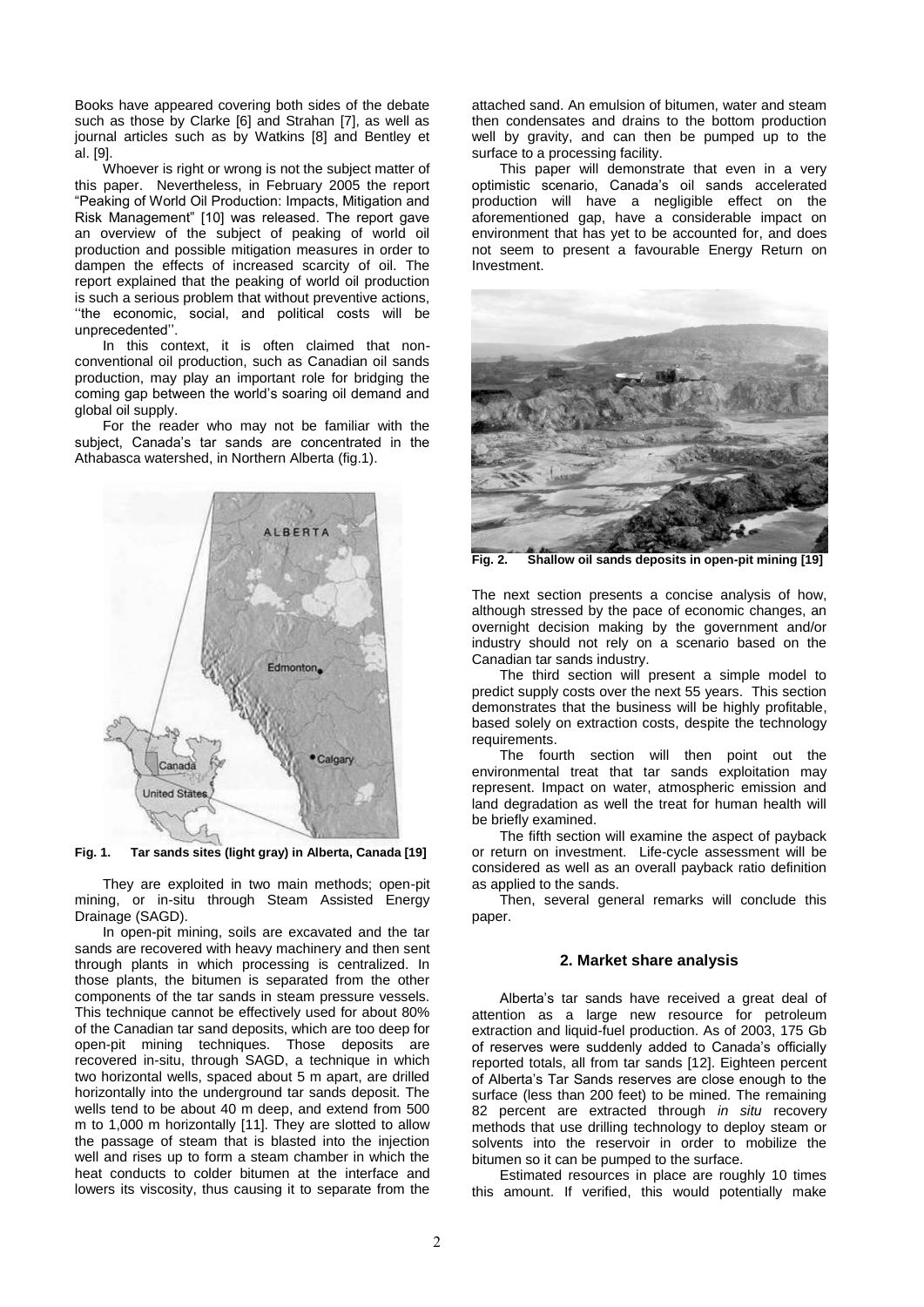Canada the biggest future source of petroleum products in the world, second only to those of Saudi Arabia. In a recent paper, Söderbergh *et al.* [13] analyze projections for production from tar sands over the next 45 years. While acknowledging the presence of large reserves and an even larger resource base, the authors [13] conclude that "a short-term crash program from the Canadian Tar Sands industry achieves about 3.6Mb/d by 2018. A longterm crash program results in a production of approximately 5Mb/d by 2030." The Canadian Association of Petroleum Producers [14] has issued a recent report with a slightly updated estimate for production in 2020 of 4.5 Mb/d, a broadly similar conclusion to that of Söderbergh *et al.*

Current tar sand oil production is approximately 2,7 Mb/d [14], as compared to a world total liquid-fuel production of slightly less than 84Mb/d (2005). According to the EIA International Energy Outlook 2008 [15] reference case, world liquid-fuel consumption is projected to be 113Mb/d in 2030. Thus, as a percentage of world production, tar sands will certainly contribute a growing share, rising from 1% currently to 4% in 25 years. However, as pointed out by Söderbergh *et al.* [13], a comparison between these estimates and projections for the future continuing decline in production of North Sea oil shows that the two taken together essentially balance one another, leaving no net gain in liquid fuel for world consumption. In fact, given the relatively poor net energy gain for synthetic crude oil derived from tar sands, there will certainly be less net energy with respect to today"s production. In other words, the impeding decline of global crude oil production, which is for many coming into view, has led to a substantial rush to raise the production from tar sands. But this race will not make a significant difference in global oil production in 2030.

# **3. Production costs forecasts**

In this section, a simple probabilistic model for projecting the cost of supply bitumen is presented. The model is that proposed by Mejean and Hope [16] for any fuel including bio-fuels and carbon-intensive fuels. As the crude oil prices have increased dramatically to more than 140\$/b in July 2008, some argued that this was due to cyclical changes while others stated that high prices are a direct consequence of structural transformations of oil market, and still others argued that the end of cheap oil was the first sign of oil supply constraints. At the moment of writing this paper, the cost was back to about 60\$/b.

In any cases, the recent variations in crude oil prices dictate the need for modelling the learning curves for bitumen so as to identify technologies that could become competitive with adequate investment [17]. These curves represent a powerful tool for energy policy making as they allow to "assess the prospects for future improvements in the performance of a technology" [18]. Here, the model used can be written as:

$$
C_t = C_{\min} + \left[C_0 - C_{\min}\right] \left(\frac{X_t}{X_0}\right)^{-b} + C_{\max} \left(\frac{X_t}{X_u}\right)^{\gamma}
$$
 (2)

where  $C_t$  is the unit cost at time t;  $C_{\text{min}}$  is minimum unit costs,  $C_0$  the initial costs;  $X_t$  the cumulative production at time *t*, *X*<sup>0</sup> the initial cumulative production at time t,  $C_{\text{max}}$  is maximum unit costs of the depletion, and *X*<sup>0</sup> the ultimately recoverable resources [16].

The results show large uncertainties on future supply costs, with costs falling in the range \$7-\$12/b in 2030 and \$6-\$15/b in 2060 (2005 USD). The slight raise after 2030 is mainly due to the influence of the depletion curve exponent which increases.

But this scenario could be challenged as this model does not take into account the necessary logistics of production. In the current context of confusion about the extent of proven reserves, investors in Canadian tar sands production appear to disregard the fact that the energy-intensive extraction and refining processes depends heavily on low cost stranded natural gas. Although Canada is a net exporter of natural gas, it lacks large reserves, and will have to find other sources of energy to be able to refine the extracted ore. This is leading producers to a "conceptual leap", relying on nuclear technology to promote hydrocarbon production rather than replacing their consumption. This would harm the extraction cost.

But as of today, even when alarmist reports claim that the cost increase would make about a 10% return on its investment if oil were to remain at 50\$/b [19], it will not be the extraction costs that will constrain production of synthetic crude from the tar sands.

## **4. Environmental impacts**

The impact of open-pit mining excavation technique is obvious, because of the high visibility of the excavation

Indeed, both techniques have a measurable impact on the surface. In the case of SAGD, because of the porosity of the sand and the shallowness of the wells, the residues that remain can easily seep out of the well chambers and affect the soils and waters in ways that maybe less obvious to the naked eye than open-pit mining.

In order to evaluate the impact of either technique, it is best to consider the "natural boundaries" of the Athabasca basin"s shared ecosystem, in which water acts as a transport mechanism of the main pollutants. This is done by considering the impact of extraction activities on the qualities of Land, Water, Air and Ecosystem [20]. In order to quantify this environmental impact, it is also necessary to compute the energy required to remedy any environmental damage incurred within the Watershed.

In practice, however, such a task can not be carried out because of the paucity of the available data. Hence, this section will focus on highlighting the specific areas that require data collection.

#### **4.1. Land Degradation**

In evaluating land degradation in general, the amount of deforestation and land erosion could be a good indicator of land degradation. This applies to most extraction techniques whereby extraction is carried out as "open pit" mining operations.

These operations involve extensive amounts of soil, since even "rich" tar sand deposits contain as little as 20% of oil by weight. Since those deposits tend to have about half as much as the same amount of energy as Coal, it is often necessary to mine about three tons of tar sands to obtain the energy equivalent of one ton of coal [21].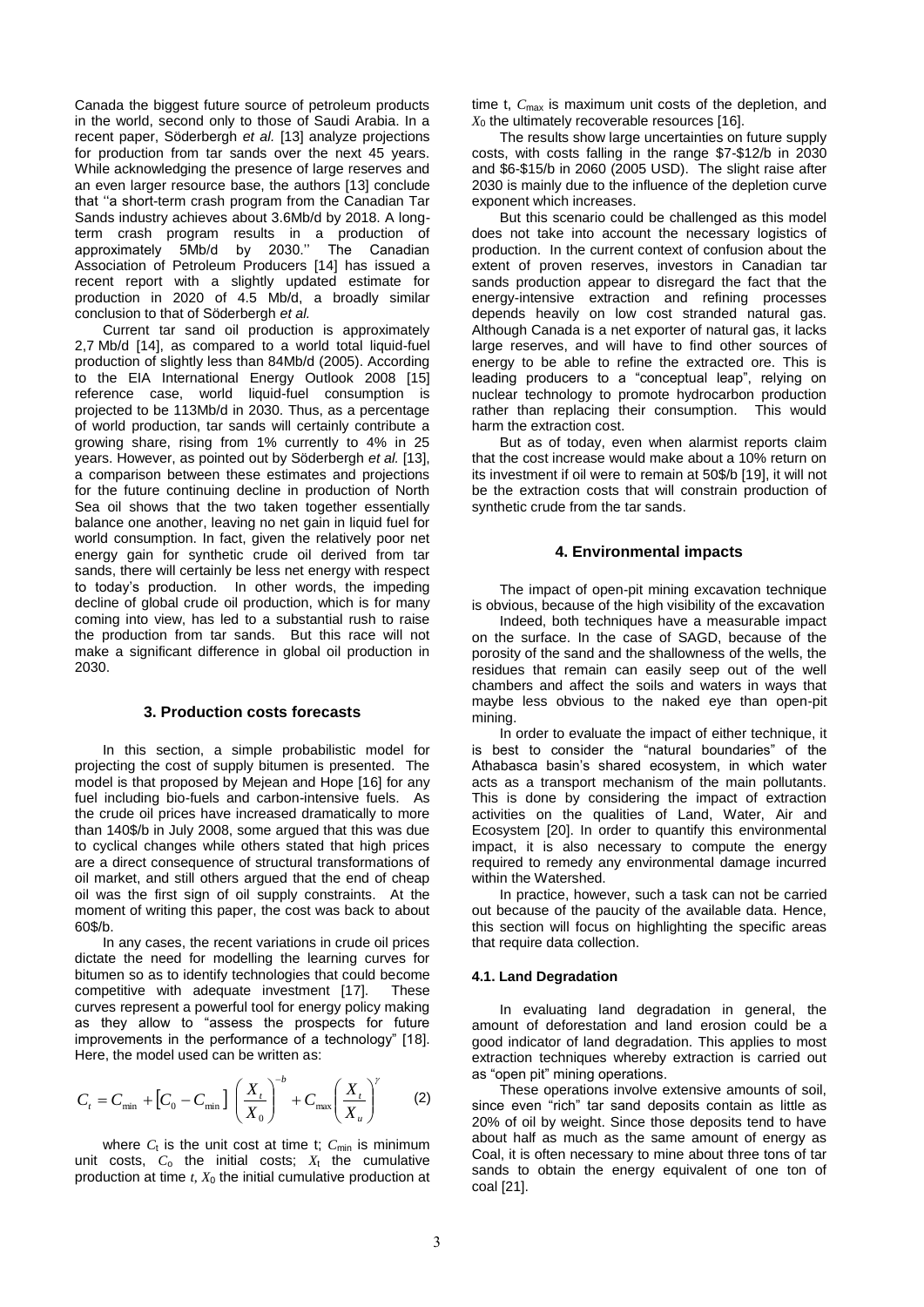In such operations, not only is the surface vegetation at the mine site destroyed, but the topsoil is so disturbed that it becomes very difficult to rehabilitate the site and restart the native growth pattern. This is especially harder as the weathering of mine waste residues accelerates over time, with oxidation producing sulphuric acid and releasing toxic materials such as arsenic, selenium, and beryllium that can eradicate all life near the mine, or at least strongly alter the region's fauna and flora [21].

There is little reliable published data as to the extent of such pollution, but early evidence suggests that such damages may take hundreds of years to mitigate or correct themselves.

# **4.2. Water Contamination**

In general, for every metric ton of tar sands recovered, more than four Tons of mine tailings are left. While their toxicity may be less than that of coal residues in some cases, their larger volumes mean that their environmental hazards remain similar [21].

Because the volume of the loosely compacted residue is much larger than that of the original material in its compacted form, it overfills the cavity produced by the mining, and is used to create tailing dams that are used to store the polluted water used up in the process. The extraction process generally consumes 12 barrels of water  $(2 \text{ m}^3)$  per barrel of bitumen produced [21]. As a result, tar sand industries use up more than 76% of the water of the Athabasca river basin, representing more than 8% of all the water licensed in the province of Alberta [21]. Contrary to the water consumed by most other human activity, this toxic suspension cannot be recycled back into the system without extensive treatment. Such waste is a luxury Alberta can ill afford considering its high risk of "total economic loss" in case of drought [21].

The McKenzie basin also faces an additional risk due to the potential failure of tailing dams for which construction is poorly documented. Such failures can have far reaching effects, since "*in most of the cases such an analysis will end with the result that risk will be coupled with any effect of water*" that require data collection and assessment to understand the fundamentals of any possible problem and to determine its extent [22]. In other countries where failures of similar structures have occurred, much of the highly contaminated sediment still contained a large proportion of potentially reactive tailings-related minerals long after the catastrophes [23].

In spite of Environment Canada"s mounting concerns about the "*lack of proper assessment of the cumulative effects associated with these projects*" [24], there appears to be no analyses of the actual contents of those ponds. However, it has been noted that the water in the ponds may stay liquid in the freezing winter, down to temperatures as low as -30 $\degree$ C. This is a strong indication of high content of heavy metal solutes. In addition, there are no cumulative impact study of the effect of these ponds, and no evaluation of the remediation costs.

However, based on the data available, a rough estimation of the order of magnitude of the cost can de developed. The Tar ponds have been constructed to be, in general, about 90 m deep. Their total surface appear to cover about a 60  $km^2$  area in total, which would representing about 5.4 km<sup>3</sup> (or 5,400 Million m<sup>3</sup>) of toxic sludge. This sludge may prove much harder to clean

those other industrial wastes, not least because of the high variety of toluene-insoluble organic contaminants [25].

From experience with urban wastewater treatment, the cost of treating the comparatively less polluted sludge may amount to as much as 1 CAN\$/m<sup>3</sup>. This suggests that the cost of treating the amount of toxic waste resulting from mining the tar sands may well exceed l5.4 Billion CAN\$ and this would be more than actual royalty payments recovered by the province of Alberta.

#### **4.3. Ecosystem Damage and Air Pollution**

Because of the paucity of cumulative studies on the impact of tar sands, the impact on ecosystem and air pollution is hard to assess. However, there is anecdotal evidence on health and air pollution that may serve as indirect indicators.

The McKenzie river basin drains northwards, towards the sparsely populated Northern regions of Alberta and the Northwest Territories. In those regions, however, there is anecdotal evidence of rare cancers in the small populations of the regions, but the small population sizes limit the usage of traditional statistical techniques. Since 2006, a controversy erupted between the Alberta Cancer Board and the small community of Fort Chipewyan [26], raising larger concerns about protection for medical whistle-blowers [27].

In addition, the lack of direct measures of air pollution makes the direct impact of the tar sands difficult to evaluate. This impact is not limited to the actual energy used during extraction, but may linger over time, as evidenced by the strong smells that are reported to constantly emanate from the many tar ponds. Those indicate the existence of evaporates such as sulfur dioxides and nitrogen oxides, which would then contribute to creating acid rain in those remote regions, an effect further compounded by the presence of toxic metals in the disturbed soils.

#### **4.4. Nuclear energy as a solution?**

In addition to the steam needed for the extraction processes, any deployed nuclear reactors would be able to produce electricity for the facilities, and even the necessary hydrogen necessary for upgrading the bitumen from the tar sands to "Syncrude" [11]. Implementing this "nuclear option" would allow Alberta to avoid the release of 100 MTons of  $CO<sub>2</sub>$  and numerous other greenhouse gases" for every 100,000 Barrel. However, this idea illustrates the needs for large investments in complex technologies to maintain production.

# **5. Energy ratios**

#### **5.1. Energy return on energy investment**

Nowadays, in spite of suggestions that oil production may be peaking, there remains large quantities of recoverable proven reserves of conventional oil and gas available. From a financial standpoint, the problem lies not in the amount of oil that may be available, but in the economics, determined by the ratio of the price to the cost often called Energy return on Energy Investment (EROEI) [28].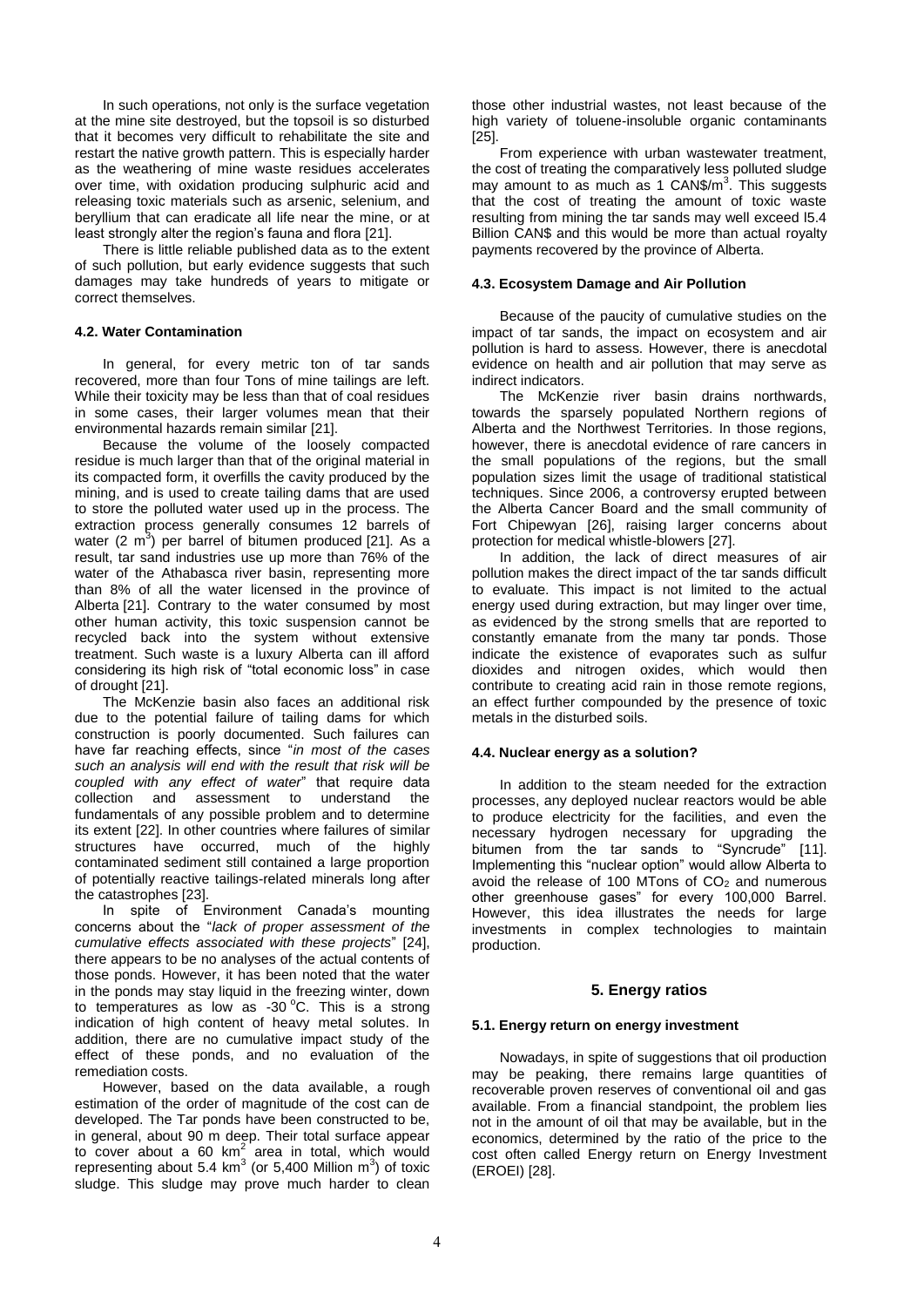$$
EROEI_f = \frac{\text{Value of energy produced} [\$]}{\text{Cost of energy used} [\$]} \tag{3}
$$

Here, we refer to a financial definition of the EROEI. That is the "costs" are to be understood as the cost of energy expenditure required to extract the oil. Such costs start growing as the resource is being depleted, when an increasing amount of energy is spent to extract a resource of decreasing quality. Hence, in the case of oil, the EROEIf depends on market prices and on several physical factors such as the progressive the fall in reservoir pressure, for instance. The EROEI<sup>f</sup> varies tremendously among different types of available crude oils. The most cost-effective is Middle East oil, for which  $EROEI_f \cong 30$ . In general, this is more likely to be about 15. Based on recent market prices, tar sands have an  $EROEI_f \approx 3-4.$ 

However, there are already indications that estimates of EROEI have habitually been "overly optimistic" for new technological alternatives. For example, records show that "*we have overestimated actual capital costs of new energy plants by 100%*" [29]. This would definitely increase the denominator in eq.3., especially when the aforementioned nuclear solution is considered for the future Another increase could be attributable to the "quality" parameter which accounts for the relative productivity of the energy source used to define the EROEI. In this case, the extracted crude contains extremely abrasive minerals that render pumping extremely difficult. In addition, because of its high content of Sulfur (at least 5%), and various heavy metals [25], the crude requires specially equipped refineries, and is therefore more energy intensive and expensive. Indeed, in North America, the trend for EROEI is a declining one, and "*the increase in drilling effort since 1973 has not reversed*" it [29].

Hence, to propose a proper definition of the EROEI<sub>f</sub>, one should take into account the cost of decontamination (ecosystems, air, water, land) and that of capital needed in addition to the extraction costs discussed in section 3.

# **5.2. Energy available on energy used**

But there is another important concept to take into account: the Energy Return on Energy Investment (EROEIe) in terms of amounts of energy. This concept is almost never though of when it comes to feed our current political debates on new energy sources.

In short, it may be casted in the following simple statement:

$$
EROEI_e = \frac{\text{Energy produced [J]}}{\text{Energy used [J]}}
$$
 (4)

This definition of the EROEI leads to values that are not necessarily related that that in eq. 3. EROEI<sub>e</sub> has no impact on the market but a major one on the planet as it provides a mean to rate the amount of actual usable energy obtained to that used to extract, transport, process, or convert a crude resource. Of course, when this ratio falls below 1, it takes more energy to produce a given fuel that this fuel can provide. In any case, it should be at least 5.

Whether open-pit mining or SAGD techniques are considered, on an average basis, tar sands may have an EROEI<sub>e</sub>  $\cong$  1,5 which is very low. But, to the best knowledge of the authors, there is no viable data published by the authorities or exploiting companies on

the subject. The few large environmental studies commissioned – whose optimistic conclusions were found to be "not warranted" – could be challenged if not considered inadequate because their "main monitoring programs significantly [lacked] strategic directions and scientific process" [30].

#### **5.3. Energy payback**

As an interesting parameter in life-cycle assessment, the external energy ratio or energy payback ratio [31], is, nevertheless. a preponderant one. Gagnon [32] nevertheless, a preponderant one. mentions that the energy payback is the ratio of the total energy produced during a given system's normal life span to the energy required to build, maintain, and fuel it. "For a thermal power plant, this calculation does not include the embedded energy in the fule burned at the plant" [32]. In Gagnon's review, the life-cycle energy payback ratio of a thermal power plant operating a conventional boiler with 35% efficiency is 0,7.

Hence, whether EROEI or life-cycle assessment is examined, the production of oil from tar sands does not seem to be viable despite the immense challenges ahead of us for liquid fuels.

#### **6. Conclusion**

In this paper, Canadian tar sands have been examined under the aspects of their capacity to prevent shortages based on crash scenarios, their extraction cost projections over the next decades, their environmental impacts, and on their real return on investments.

It is first shown that even an increase from about 1% to about 4% of the total production of world"s oil due to specific crash programmes over the next 25 years, Canadian tar sands production increase would not have a major impact upon an eventual sharp decline in conventional oil production.

Then, the production costs are examined to show that actual optimistic forecasts are based upon simple models accounting for extraction costs, but often neglecting other aspects that contribute to the real total exploitation costs.

The environmental aspect is considered next to state that although highly visible or predictable, the quantitative aspects of pollution as yet to be determined with precision.

Finally, the energy return on energy investment ratio or EROEI is examined. A financial acknowledged definition is first given, stressing the fact that the denominator, in eq.(3), should also account for future capital costs and environmental treat. An efficiency definition of the EROEI with respect to energy itself is also provided showing that the process is not efficient. A payback definition is also presented to strengthen this assertion.

Hence, the major uncertainty factors that could help stating on the appropriateness of an immediate major production increase from this source are that the extent of pollution appears to be poorly documented, the effect on health as well in such a sparsely populated region, and its real costs remain poorly assessed. These key issues should then be investigated more thoroughly before any further increase in production is decided.

Only then can Canadians will determine whether the development of heavy crudes can be sustainable on the long run, or whether it is just another economic mirage.